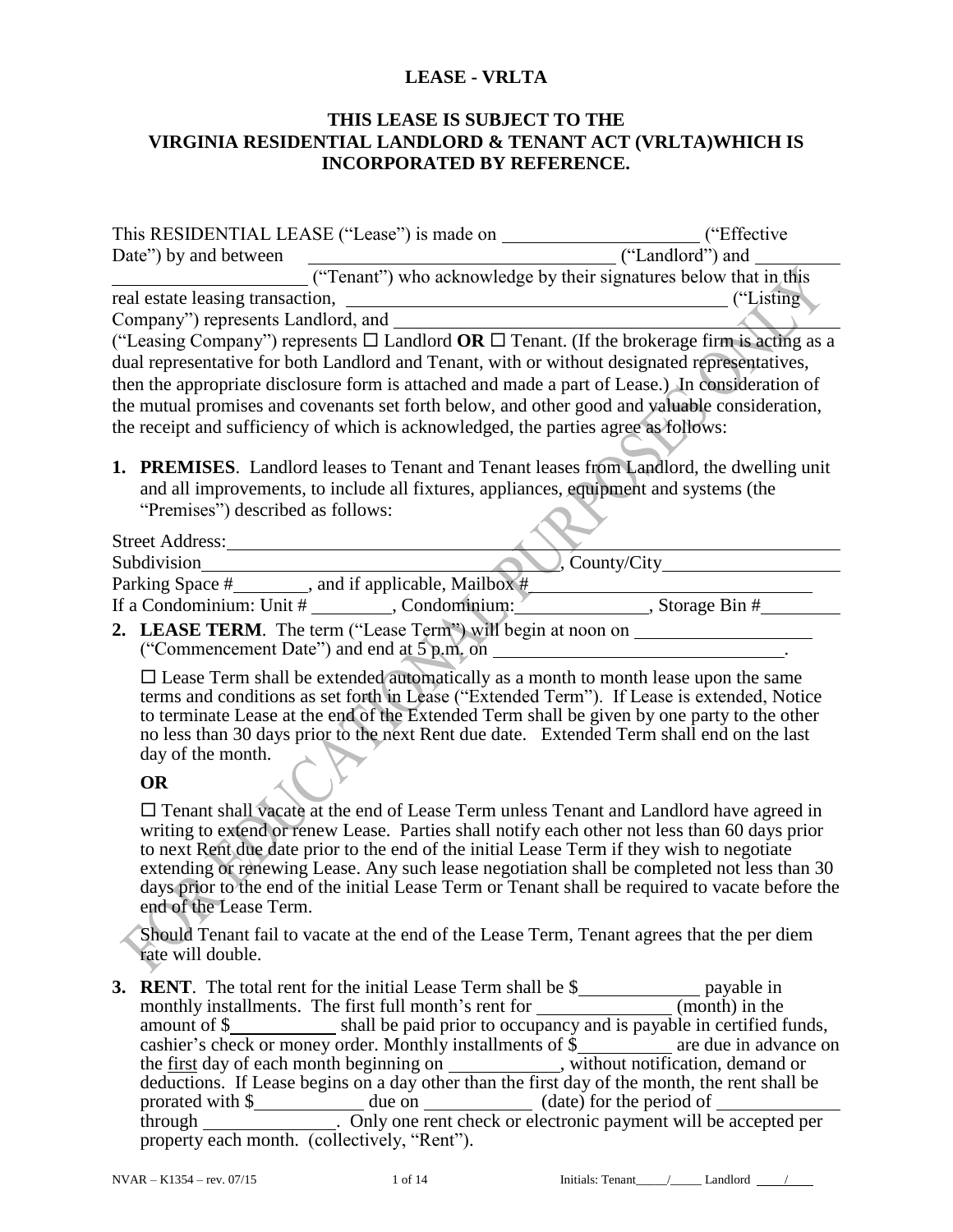Landlord is authorized to accept prepaid Rent to be held and processed in accordance with the provisions of the VRLTA. As used in this Lease and under the VRLTA, "Rent" means all money, other than a security deposit. Rent includes but is not limited to rent, late charges, administrative fees, non-refundable pet fees, utilities, condominium or homeowners' association fees or assessments, or other charges as may be specified in writing by Landlord, including prepaid Rent paid more than 1 month in advance of the Rent due date.

## **4. LATE PAYMENT, RETURNED CHECKS, FAILED ELECTRONIC FUNDS**

**TRANSFER**. Installments of Rent not received by Landlord on or before the due date are late and constitute a default under Lease. If any installment of Rent is not received by Landlord within days from the due date, Tenant agrees to pay a late charge of  $\$\$ . Tenant also agrees to pay Landlord an additional charge of \$ for each dishonored payment to reimburse Landlord for the face amount of the check, the costs charged by the bank for such dishonored payment, and \$50.00 as an administrative fee for Landlord's processing of such dishonored payment. Tenant further agrees to pay Landlord a sum equal to three times the amount of such dishonored payment, not to exceed the sum of \$250.00 for each such dishonored payment, as well as legal interest from the date of the check. Landlord has the right to require that all payments be made by money order, cashier's check, certified check or electronic funds. All such payments shall be payable to  $\Box$  Landlord  $OR \square$  Managing Agent.

**5. FAILURE TO PAY RENT**. Tenant's failure to pay any installment of Rent when due constitutes a default under Lease. If Tenant does not pay the Rent within 5 days after the Landlord has given a default Notice to Tenant, Landlord may terminate Lease and proceed to obtain possession of the Premises in accordance with the law and seek such damages and other remedies as may be appropriate under Lease and the VRLTA.

|                                                                                                                                                                                   | 6. MANAGEMENT.                                                                      |                                                                                                | ("Managing Agent"), |  |
|-----------------------------------------------------------------------------------------------------------------------------------------------------------------------------------|-------------------------------------------------------------------------------------|------------------------------------------------------------------------------------------------|---------------------|--|
|                                                                                                                                                                                   | Office Address:                                                                     |                                                                                                |                     |  |
|                                                                                                                                                                                   | Phone Number:                                                                       | , Email:                                                                                       | <i>is</i>           |  |
|                                                                                                                                                                                   |                                                                                     | authorized to manage the Premises and collect Rent on behalf of Landlord and shall exercise    |                     |  |
|                                                                                                                                                                                   | all rights of Landlord under Lease.                                                 |                                                                                                |                     |  |
|                                                                                                                                                                                   |                                                                                     | If the Premises are not professionally managed, all references to Managing Agent are hereby    |                     |  |
|                                                                                                                                                                                   |                                                                                     | deleted in their entirety and Rent is payable to Landlord at the following designated address: |                     |  |
|                                                                                                                                                                                   | Phone Number: ∡                                                                     | Email:                                                                                         |                     |  |
| Listing Company is acting only as rental agent and has no liability or responsibility for<br>property management, for the escrow funds deposited under Lease after such funds are |                                                                                     |                                                                                                |                     |  |
|                                                                                                                                                                                   |                                                                                     |                                                                                                |                     |  |
|                                                                                                                                                                                   | or Tenant under Lease.                                                              |                                                                                                |                     |  |
|                                                                                                                                                                                   |                                                                                     | 7. APPOINTMENT OF REGISTERED AGENT BY NONRESIDENT LANDLORD. Any                                |                     |  |
|                                                                                                                                                                                   |                                                                                     | individual nonresident of Virginia who owns and leases residential or commercial real          |                     |  |
|                                                                                                                                                                                   |                                                                                     | property consisting of four or more units within a county or city in Virginia shall have and   |                     |  |
|                                                                                                                                                                                   | continuously maintain an agent who is a resident and maintains a business office in |                                                                                                |                     |  |
|                                                                                                                                                                                   | Virginia. Landlord designates:                                                      |                                                                                                |                     |  |
|                                                                                                                                                                                   | Name: Email:                                                                        |                                                                                                |                     |  |
|                                                                                                                                                                                   |                                                                                     | Street Address:                                                                                | Phone Number: 3. as |  |
|                                                                                                                                                                                   | the registered agent.                                                               |                                                                                                |                     |  |
|                                                                                                                                                                                   |                                                                                     | ADITATIBIT NEGO AE DEDDEGENT (ATANG IN AIIE DENTA I                                            |                     |  |

**8. TRUTHFULNESS OF REPRESENTATIONS IN THE RENTAL APPLICATION**. Tenant warrants that the statements made on the Rental Application ("Application"), which are made a part of Lease, are true and accurate representations and acknowledges that such representations have been relied upon by Landlord. If any material facts in Application are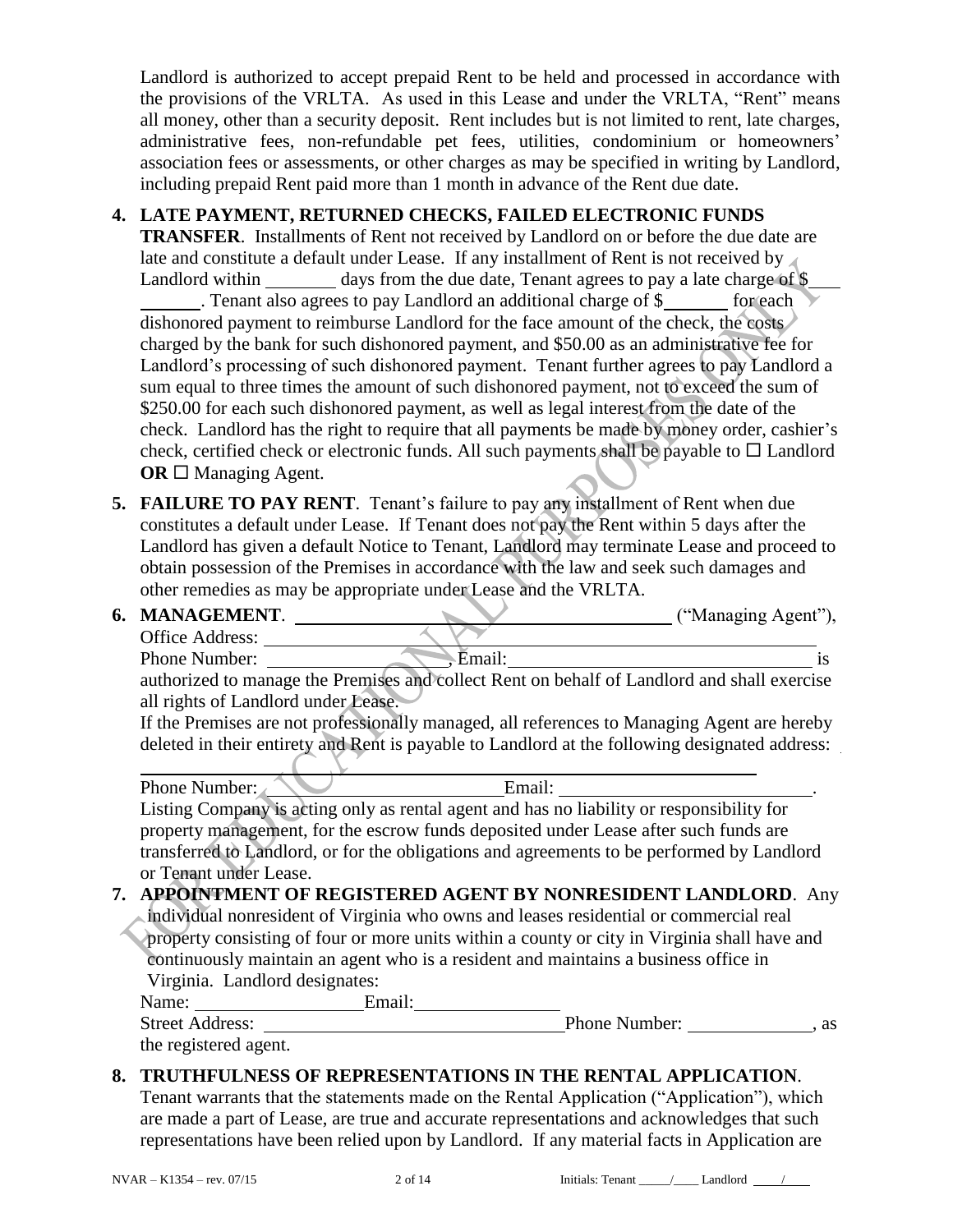untrue or inaccurate or incomplete, Landlord shall have the right to: (a) immediately terminate Lease, (b) hold Tenant liable for any and all damages to persons, property or the Premises, (c) exercise all legal and equitable rights and remedies, and (d) recover reasonable attorney's fees and costs and all costs incurred to reclaim the Premises and to rent the Premises to another tenant.

**9. USES**. Tenant will use the Premises solely as a **single-family residence** for only those persons listed on Application and those children born, adopted, or placed under the legal care of Tenant hereafter. No portion of the Premises shall be sublet or assigned without the prior written consent of Landlord. Occasional visits by guests, not to exceed 2 weeks during any consecutive 12 month period, are permitted without the prior written consent of Landlord. Tenant shall not use nor allow the Premises to be used for any disorderly or unlawful purposes and shall comply with all applicable laws, ordinances and rules and regulations of Landlord and/ the Association (as hereinafter defined). Lease may be terminated at the option of Landlord in case of any nuisance, excessive noise, disturbance or conduct that in the opinion of Landlord is offensive to any other tenant or occupant of the building or neighborhood. Tenant expressly agrees not to allow controlled substances or illegal drugs of any type or paraphernalia used in connection with such substances on the Premises, whether known by Tenant or not.

Landlord has the right to terminate the Lease where an immediate threat exists that materially affects the health or safety of either Landlord or other tenants. The sale or disposition of dangerous drugs or drug paraphernalia on the Premises shall be considered such an immediate threat, whether or not there has been a criminal conviction for such conduct. Landlord may give Tenant Notice of termination requiring Tenant to vacate the Premises within 72 hours of the date of such Notice. Tenant shall vacate and surrender possession of the Premises to Landlord within such 72 hour period.

- **10. PETS.** Tenant and/or Tenant's guests shall not keep pets on the Premises without the prior written consent of Landlord. Consent may be revoked if Tenant does not obey all Association requirements, Landlord's rules and regulations, and local laws. Tenant assumes all liability and responsibility for any and all damages caused by pet(s) and shall restrain or secure pets when access is needed. Written consent is hereby granted only for the pet(s) listed on the Application.
- **11. HOME OWNERS', CONDOMINIUM ASSOCIATION OR COOP**. **This property is subject to a**  $\Box$  Homeowner Association  $\Box$  Condominium Association  $\Box$  Cooperative. Tenant must obey the rules and regulations of the

Association (the "Association") which  $\Box$  have been **OR**  $\Box$  will be provided to Tenant. Tenant's failure to comply with the requirements and/or rules and regulations of Association shall constitute a breach of Lease. Tenant shall pay all costs incurred to cure such a breach. Lease grants Tenant the right to use the allowable common areas and facilities of Association for Lease Term, provided that Tenant pays any additional user fees. Landlord agrees to complete the necessary forms for Tenant to obtain or use Association recreation facilities and services. Tenant likewise agrees to complete and sign any forms required by the Association.

Tenant agrees to pay all applicable move-in and move-out fees and elevator fees. Tenant acknowledges that any elevator may require to be reserved during Tenant's move-in and move-out. Tenant will call the Association at Phone Number to schedule the move. Moving days and hours may be restricted. Tenant will comply with all maintenance requirements of the Association and provide access for contractor inspections. Tenant agrees to register cars, bicycles and pets with Association, as required.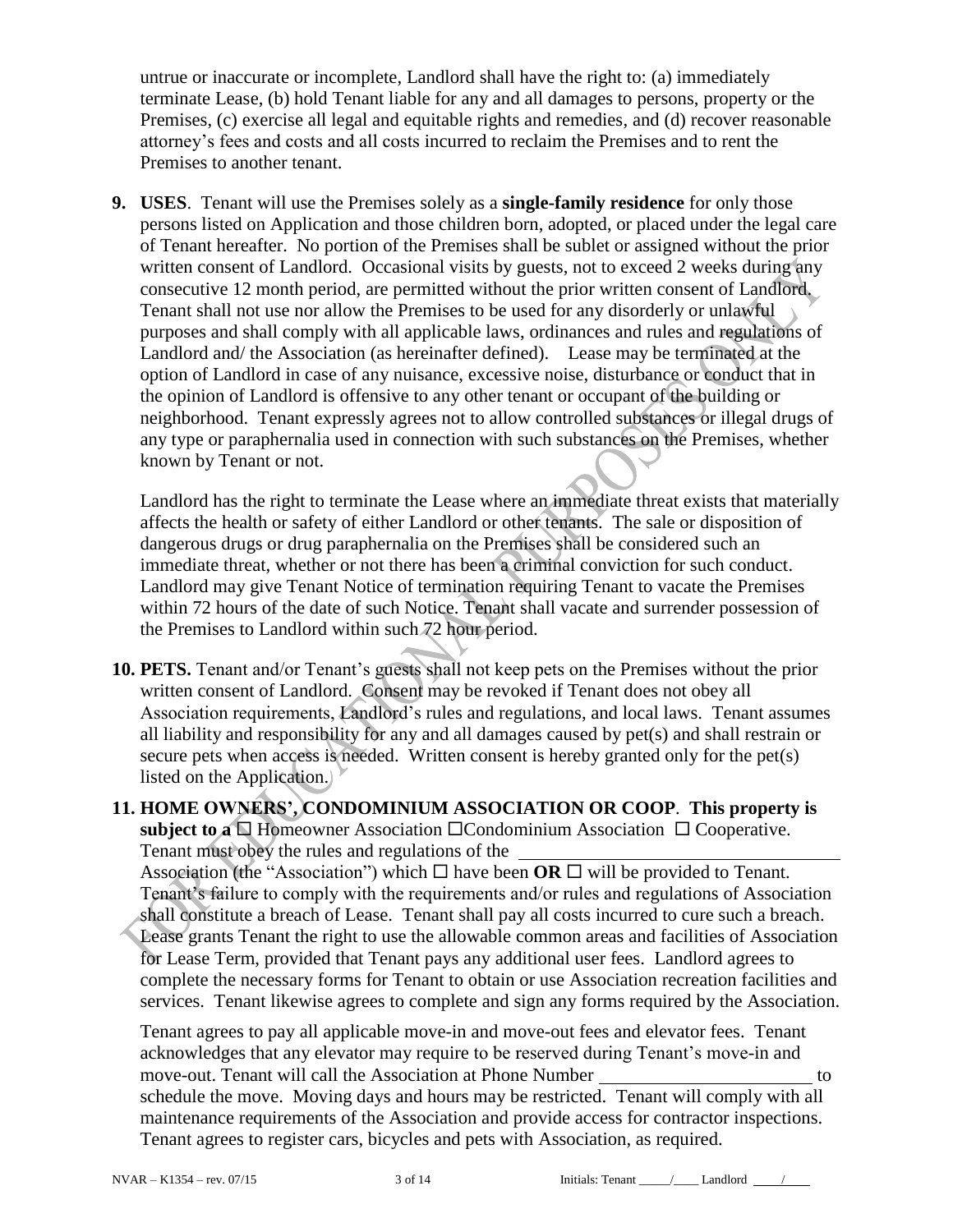- **12. VEHICLE PARKING**. No motor vehicle, trailer or motorcycle shall be parked on the property without current license plates and jurisdictional stickers. All such vehicles must be in operating condition. Vehicles may be parked only in garages, driveways, assigned spaces, along the street, or as required by the Association rules or by local law.
- **13. UTILITIES AND SERVICES**. Tenant must make any required deposits and pay for the following utilities and services:  $\Box$  water  $\Box$  sewer  $\Box$  gas  $\Box$  electricity  $\Box$  trash removal  $\Box$  lawn service  $\Box$  security system  $\Box$  other \_\_\_\_\_\_\_\_\_\_\_\_\_ during Lease Term. Landlord certifies to Tenant that any fuel tank(s) are or will be full at the beginning of Lease Term. Tenant agrees to purchase utility service from , as selected by  $\lambda$ Landlord.

Landlord reserves the right to use sub-metering or energy allocation equipment, or to allocate utility costs on the basis of ratio utility billing ("RUBs"), as provided in the VRLTA, for the utilities provided by Landlord. If Landlord chooses to allocate utility costs on the basis of RUBs, Landlord will bill Tenant for an appropriate prorata share of such utility costs, which bill shall be due and payable as additional Rent at the first of the next month.

Prior to the release of Security Deposit, Tenant shall provide to Landlord proof of payment of final utility bills.

- **14. LANDLORD MAINTENANCE**. Except as otherwise noted, Landlord shall maintain the Premises in in compliance with the Uniform Statewide Building Code and shall be responsible for repairs not due to the fault or negligence of Tenant.
- **15. FIXTURES AND APPLIANCES**. Landlord shall provide as part of the Premises any existing built-in heating and central air conditioning equipment, plumbing and lighting fixtures, sump pump, installed wall-to-wall carpeting, and smoke detectors, and such other items are as listed below. Any fixtures and appliances are provided in "As-Is" condition and need not be repaired, replaced or maintained by Landlord. Those items listed "As-Is" are provided in as-is, where-is condition, with any existing faults.

**Appliances:** 

**"As-is" Appliances:** 

**16. SMOKE AND CARBON MONOXIDE DETECTORS**. Landlord certifies to Tenant that smoke detector(s) have been installed in accordance with the law. Tenant shall check smoke detector(s) periodically during the tenancy, replace batteries as needed and report any malfunctions in the smoke detector(s) to Landlord in writing. Within 5 days of receipt of written Notice from Tenant that a smoke detector is defective or needs repair, Landlord, at Landlord's expense, shall provide for the service, repair or replacement of smoke detectors.

Tenant has the right to request Landlord to install carbon monoxide detector(s) at Tenant's sole cost and expense in accordance with the law. Landlord shall maintain any carbon monoxide detector installed by Landlord.

Tenant shall not remove or tamper with a properly functioning carbon monoxide detectors or smoke detectors, including removing any working batteries, so as to render the detectors inoperative. Landlord is not responsible in any way for the installation or use of a carbon monoxide detector installed by Tenant, and Tenant agrees to indemnify and hold Landlord harmless from any and all claims or losses arising from the installation or use of the carbon monoxide detector.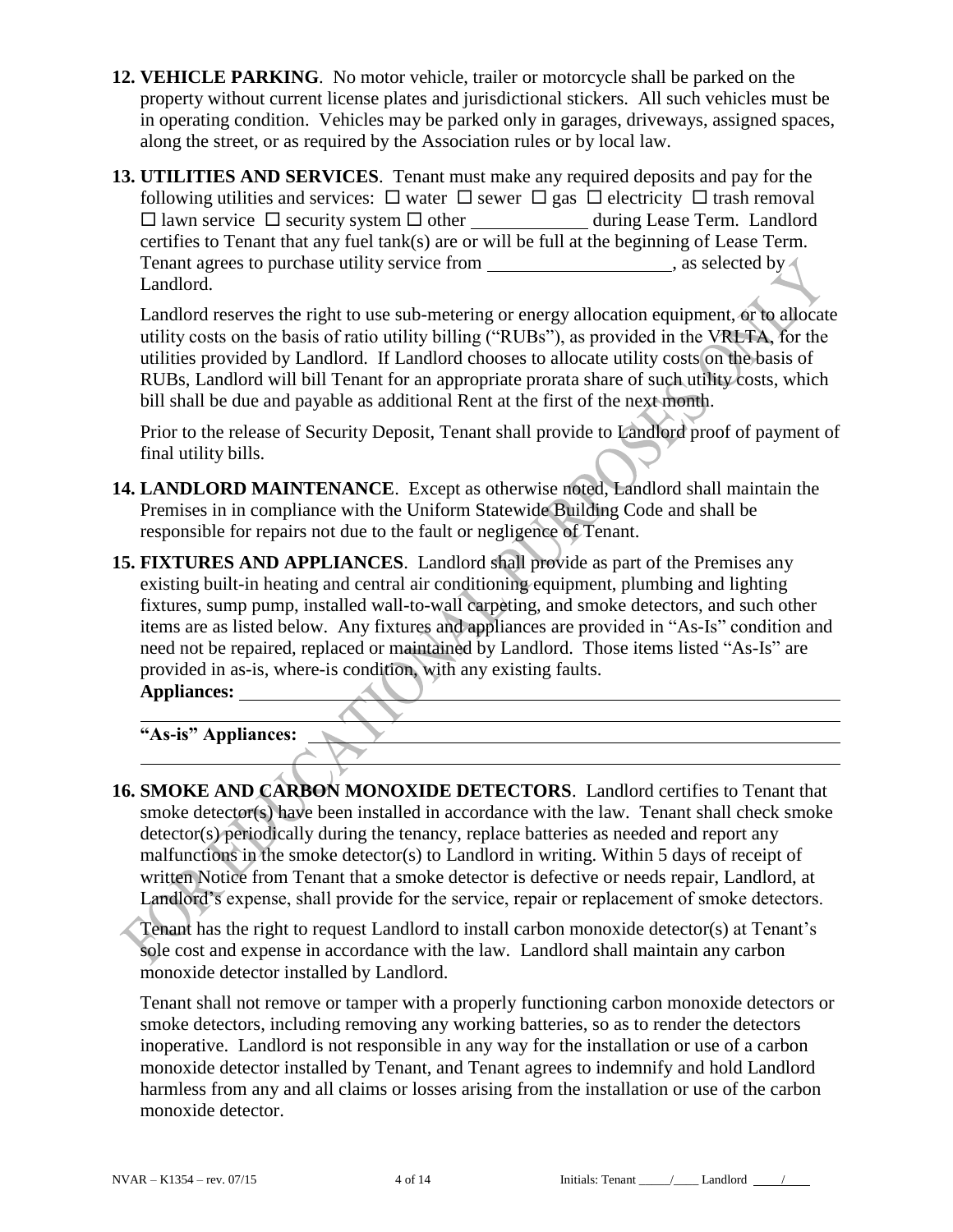- **17. SECURITY DEPOSIT**. Prior to the beginning of Lease Term, Tenant shall deposit the sum of  $\$$  ("Security Deposit") to be held by \_\_\_\_\_\_\_\_.
	- **A. Disposition**. Landlord may apply Security Deposit to the payment of accrued Rent and the amount of any damages caused by Tenant, including but not limited to, physical damages, appropriate charges to Tenant not previously reimbursed to Landlord, and actual damages for breach of Lease including attorneys' fees and costs. Landlord has the right to apply Security Deposit to non-Rent items first, and then to any unpaid Rent.

Within 45 days after the termination of the tenancy and Tenant's vacating the Premises, Landlord shall (1) provide an itemized statement of estimated deductions to be charged against Security Deposit and (2) return Security Deposit to Tenant, less any deductions provided that Tenant has complied with all the terms and condition of Lease and with the VRLTA.

If the damages to the Premises exceed the amount of Security Deposit and require the services of a third-party contractor, Landlord shall give written notice to Tenant advising of the fact within a 45 day period. If such notice is given, Landlord shall have an additional 15 day period to provide an itemization of the damages and the cost of repair.

If Security Deposit is held by Landlord for more than 13 months, Landlord will accrue interest thereon which will be disbursed to Tenant as required by law. Any interest earned on Security Deposit in excess of that amount that Landlord is required to pay to Tenant under the VRLTA will be retained to cover administrative costs. However, on or after January 1, 2015, there shall be no interest due and payable on security deposits held under this Lease and in accordance with the VRLTA. Any accrued interest due and payable as of December 31, 2014, shall be paid to Tenant no later than forty-five (45) days after termination of the tenancy and return of possession of the Premises by Tenant.

- **B.** Tenants shall pay the costs of repairs, replacements or other damages that exceed Security Deposit.
- **C. Forwarding Address**. Tenant shall provide Landlord written notice prior to vacating the Premises of the forwarding address so that Landlord can forward to Tenant a statement explaining the disposition of Security Deposit prior to the end of the 45 day period. If Tenant fails to give notice of a forwarding address, Landlord will send Security Deposit statement to the last known address of Tenant, but will retain Security Deposit refund, if any, until Tenant notifies Landlord of the appropriate address. If no forwarding address is provided to Landlord, upon the expiration of one year from the date of the end of the 45-day time period, the balance of such security deposit shall escheat to the Commonwealth of Virginia, in accordance with Section 55-248.15:1 of the VRLTA. Upon payment to the Commonwealth, Landlord shall have no further liability to any Tenant relative to the security deposit.
- **D.** Landlord shall provide notification to Tenant of the name, address and telephone number of the new Managing Agent or new Landlord in the event of a change in rental management or the sale, transfer or assignment of Landlord's interest in the Premises or in Lease. In the event of a sale, transfer or assignment of Landlord's interest in the Premises or Lease, Landlord shall transfer Security Deposit and be released from all liability in connection with Lease. Tenant shall request the return of Security Deposit from the new Managing Agent or Landlord.
- **E.** If during Lease Term, including any extension or holdover, any part of Security Deposit is used by Landlord in accordance with the terms of Lease or applicable law, Landlord shall provide notification to Tenant of such use and shall provide an itemized list of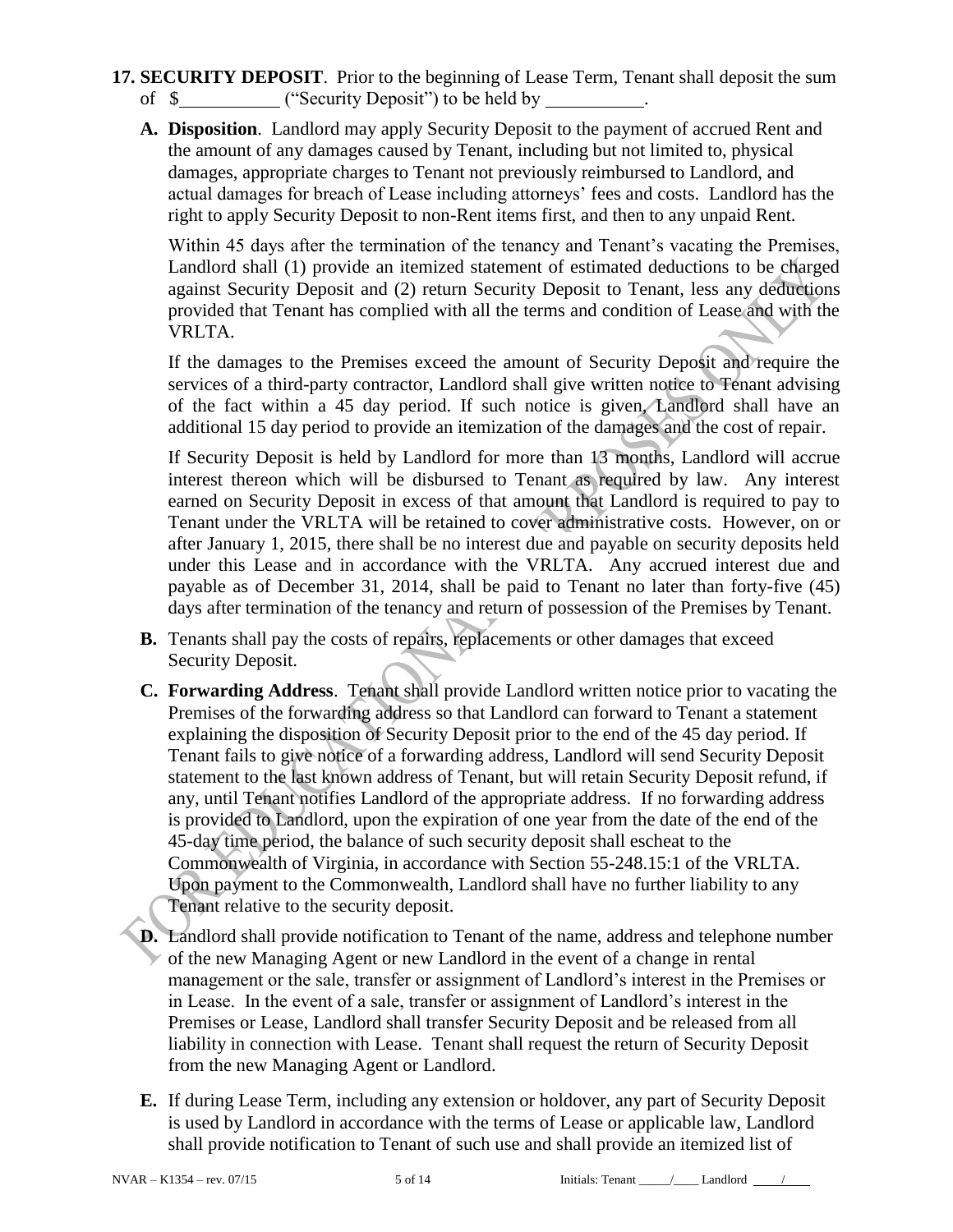charges within 30 days. Tenant shall immediately deposit with Landlord a sum equal to the amount used so that the full Security Deposit is on hand at all times during Lease Term.

- **18. MOVE-IN INSPECTION**. Within 5 days after the beginning of Lease Term, Landlord shall submit a written report to Tenant itemizing the condition of the Premises at occupancy including the identification of any visible evidence of mold. This report is for information only and does not constitute an agreement to decorate, alter, repair or improve the Premises. Any request for repairs must be submitted separately in writing to Landlord. This report shall be deemed correct unless Tenant submits additional items in writing to Landlord within 5 days after receipt of the report. If Tenant does not object to any item on Landlord's movein inspection report, then Tenant thereby agrees that the Landlord's move-in inspection report is deemed to be correct, including, but not limited to, that there is no visible evidence of mold in the Premises. If Landlord's move-in inspection report states that there is visible evidence of mold in the Premises, Tenant has the option to not take possession and terminate the tenancy or to remain in possession of the Premises. If Tenant requests to take possession, or elects to remain in possession of the Premises, notwithstanding the presence of visible evidence of mold, Landlord shall promptly remediate the mold condition no later than 5 business days thereafter and re-inspect the Premises to confirm there is no visible evidence of mold in the Premises. A new move-in inspection report will reflect that there is no visible evidence of mold in the Premises.
- **19. TENANT OBLIGATIONS**. **Throughout Lease Term, Tenant must keep Landlord informed of Tenant's telephone numbers and e-mail address(es).** Tenant shall not destroy, deface, damage, impair, or remove any part of the Premises, nor permit any person to do so. Tenant shall pay for any repairs or replacements made necessary due to deliberate, accidental or negligent acts or omissions of Tenant, Tenant's authorized occupants, guests or invitees, or pet(s). Tenant shall be responsible for:
	- **A.** Maintaining the Premises in a clean and sanitary condition and disposing of all trash, garbage, and waste in sealed containers.
	- **B.** Using and operating all appliances, equipment and systems in a safe and reasonable manner. Tenant shall not overload any system. Tenant must drain any outside water spigots each fall. In the event the Premises' plumbing is frozen or obstructed due to the negligence of Tenant, Tenant's family or guests, Tenant shall pay immediately the cost of repairing frozen pipes or cleaning such obstruction and any additional costs associated with the repair (i.e. drywall, paint, carpets, etc.), which amounts shall constitute additional Rent due hereunder.
	- **C.** Furnishing and replacing all light bulbs and fuses as needed and changing furnace and air conditioner filters at least every 2 months.
	- **D.** Clearing of all drains and toilets and maintaining caulking around tubs and showers, maintenance of all carpeting and flooring in a clean and good condition, replacement and payment for glass and screen breakage.
	- **E.** Maintaining the Premises in such a manner as to prevent the accumulation of moisture and the growth of mold. Tenant shall promptly notify Landlord in writing of any moisture accumulation or visible evidence of mold. Tenant does hereby release Landlord and Managing Agent from any and all claims or liability to Tenant, Tenant's authorized occupants, or guests or invitees, and does hereby agree to indemnify and hold Landlord and Managing Agent harmless from and against any and all loss, damage, claim, suit, costs (including reasonable attorneys fees and costs at all tribunal levels) or other liability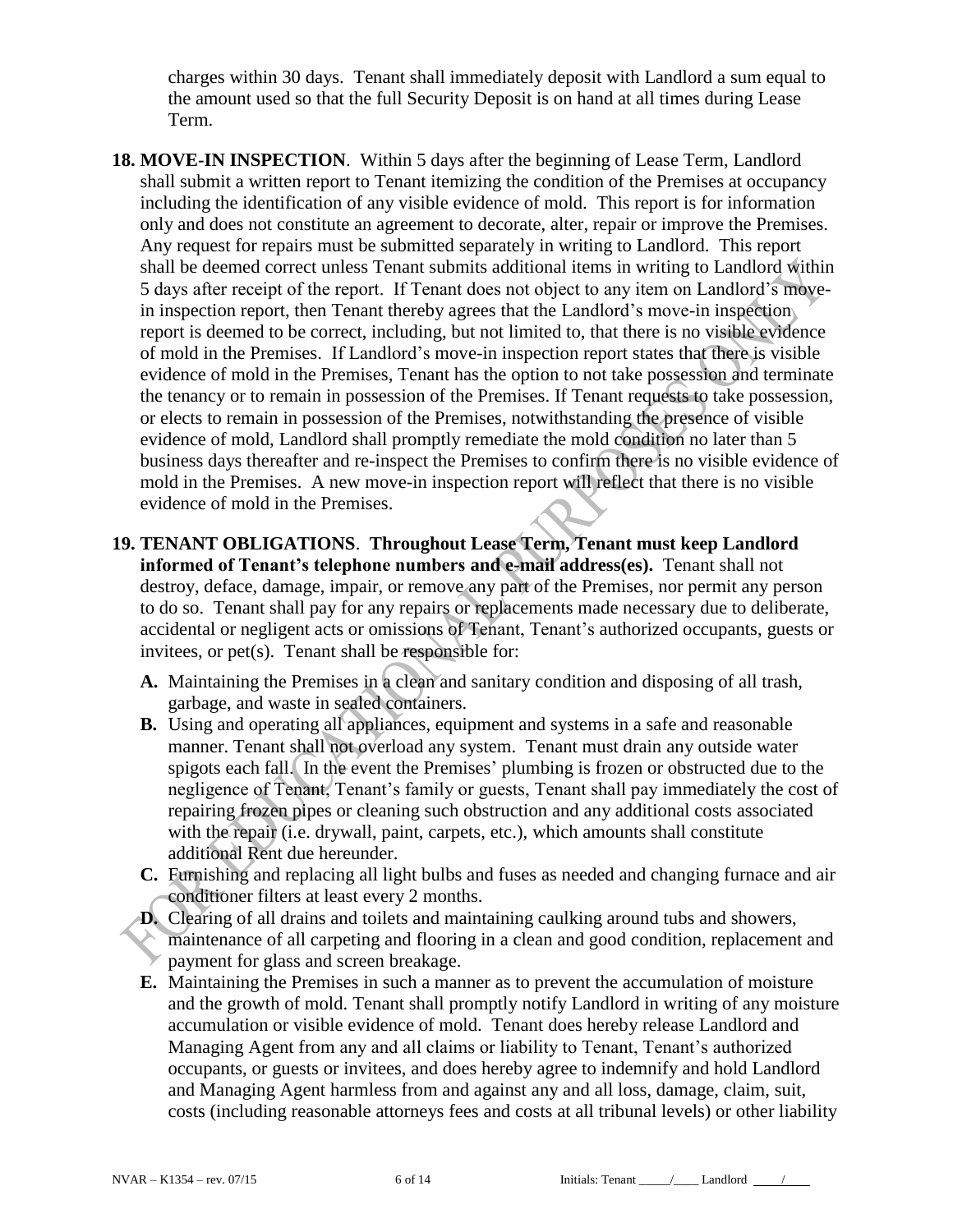whatsoever resulting from Tenant's failure to comply with the provisions of this subsection or any other provisions of law.

- **F.** Cutting, watering and maintaining the lawn and pruning shrubbery; promptly removing ice and snow from all walks, steps and drives; maintaining exterior gutters, drains and grounds free of leaves and other debris.
- **G.** Promptly reporting in writing to Landlord any defect, damage, or breakage. Failure to report shall make Tenant liable for the repair of any additional damage. This provision does not require Landlord to repair or correct such defects, breakage, malfunction or damage.
- **H.** Paying the cost of any unnecessary service call and any costs incurred as a result of Tenant failing to keep appointments with service persons that require access in order to make scheduled repairs. Any request for repair is understood to mean that Tenant has given permission to enter the Premises to make the repair.
- **I.** Making any repairs, alterations, or additions required by any governmental authority, the Association, insurance company or the Managing Agent due to Tenant's use.
- **J.** Controlling and eliminating household pests including but not limited to fleas, ticks, bed bugs, roaches, silverfish, ants, crickets, and rodents during occupancy. Tenant shall be responsible for the costs of the elimination of all such pests and vermin during occupancy and upon vacating the Premises.
- **K.** Providing notification to Landlord if Tenant intends to be absent from the Premises for more than 14 days. If Tenant fails to notify Landlord, Landlord may consider the Premises abandoned.
- **L.** Not placing or displaying any sign, advertisement or notice on any part of the Premises.
- **M.** Not creating or permitting any lien upon the Premises or Tenant's interest in Lease. Lease shall not be recorded by Tenant.
- **N.** Providing a copy of the court order to Landlord if a Tenant is granted possession of the Premises by a court of competent jurisdiction to the exclusion of any other Tenant or occupant, or provide a key to any locks that are changed and/or security codes to any devices installed on the Premises

Tenant shall comply with any and all obligations imposed upon Tenant by applicable Virginia law, including the VRLTA.

- **20. HOLDOVER TENANT**. Should Tenant fail to vacate as outlined in LEASE TERM paragraph, Tenant will become a holdover Tenant on a month to month basis under the same terms and conditions of Lease. In addition, Tenant shall be liable for any and all actual damages sustained by Landlord as a result of Tenant's holding over, including without limitation costs payable to a new tenant for moving, storage, meals, lodging and mileage. In the alternative, Landlord shall have the right to receive from Tenant, as liquidated damages, rent for the period of Tenant's holding over in an amount equal to 150 percent of the per diem of the monthly Rent, for each day Tenant remains in the Premises.
- **21. LANDLORD CONSENT REQUIRED**. Tenant is required to submit a written request for any alteration of the Premises. The request must include plans to restore Premises to the original condition prior to the Tenant's alterations. Tenant must obtain Landlord's written consent for any of the following:
	- **A.** Remodeling, making any structural change, alteration, addition, or decoration, including without limitation, wallpapering and painting or otherwise disturbing any painted surfaces.
	- **B.** Installing, attaching, removing, or exchanging appliances or equipment, such as air conditioning, heating, refrigeration, TV antenna or satellite dish, wood burning stoves, fireplace inserts or kerosene heaters.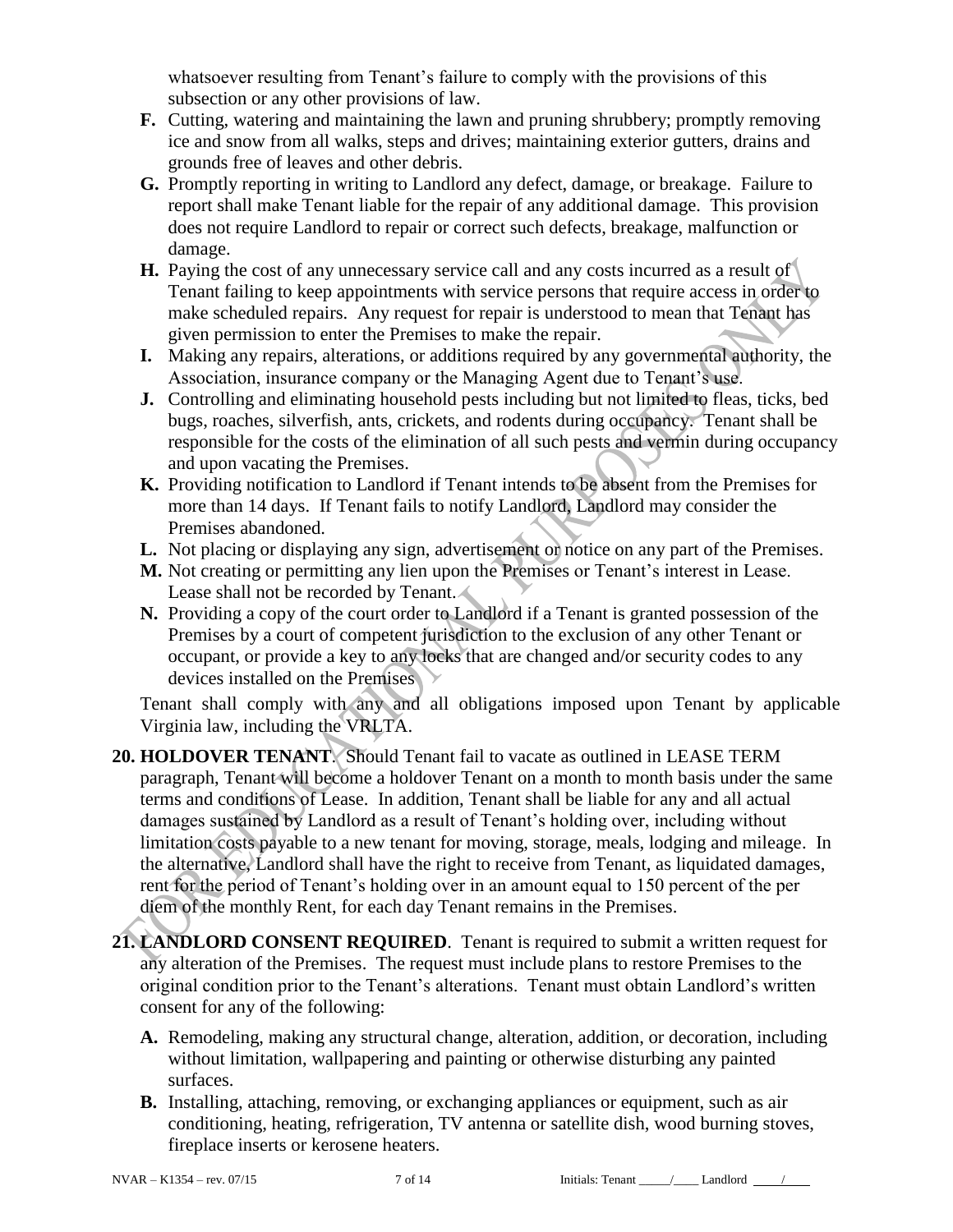- **C.** Driving nails or other devices into walls, ceilings or woodwork (other than a reasonable number of picture hanger nails, which are permitted).
- **D.** Affixing any object containing an adhesive backing to any surface or attaching plant hooks to the ceiling.
- **E.** Re-keying locks, installing additional locks or security systems. Tenant must provide Landlord, and Association where required, with a duplicate of all keys and instructions on how to operate all locks and/or systems.
- **F.** Installing iron safes, water beds, aquariums over 20 gallons, or any extra-heavy objects as reasonably determined by Landlord.
- **22. INSURANCE REQUIREMENTS**. Throughout Lease Term, Tenant shall maintain an insurance policy which provides for liability coverage, protects Tenant's personal property, at Tenant's sole cost and expense. Tenant shall provide Landlord with a certificate of such insurance prior to occupying the Premises. Tenant shall not do anything nor permit anything to be done on or about the Premises that may increase the cost of or cause the cancellation of any fire or other insurance policy covering the Premises. All of Tenant's personal property located or stored at the Premises shall be at Tenant's sole risk. Tenant shall indemnify and hold harmless Landlord from any loss or damage to such personal property. Landlord and/or Association shall not be liable for any injury, damage, or loss resulting from any accident or occurrence in or upon the Premises.

If Tenant fails to provide a certificate of insurance, Landlord may obtain a policy covering Tenant's personal property and liability coverage. The cost shall be added either to the monthly Rent or paid by Tenant as invoiced by Landlord.

### **23. COSTS OF ENFORCEMENT, WAIVER OF EXEMPTIONS, SEVERABILITY AND STATUTORY REQUIREMENTS**.

- **A.** Tenant shall pay all costs, expenses, fees, and charges incurred by Landlord in enforcing, by legal action or otherwise, any of the provisions of Lease, including the payment of reasonable attorneys' fees, and Tenant hereby waives the benefit of any homestead or similar exemption laws with respect to the obligations of Lease.
- **B.** If Tenant fails to perform any of the provisions of Lease (other than failure to pay Rent when due), or upon abandonment of the Premises, Landlord shall give written Notice to Tenant specifying the particular non-compliance and Landlord may terminate Lease not less than 30 days after Tenant's receipt of such notice unless Tenant remedies the noncompliance within 21 days in a manner acceptable to Landlord. In addition to any costs of enforcement, Landlord shall be entitled to possession of the Premises, a money judgment for Rent, damages including physical damages to the Premises and actual damages for what would have been the Rent for the balance of the Lease Term, subject to Landlord's duty to mitigate damages and re-rent the Premises, and such other remedies as may be appropriate under Lease and Virginia Law. If Landlord does not pursue Lease termination when non-compliance is noted or accepts additional Rent payments, such actions do not constitute a waiver or acceptance of the non-compliance. Landlord reserves the right to take future action against non-compliance.
- **C. Acceptance of Rent with Reservation**. If Tenant is in default under this Lease, Landlord may accept all Rent with reservation upon providing Tenant written notice of such acceptance in a termination notice, or within five (5) business days of receipt of Rent, and such acceptance of Rent with knowledge of a material non-compliance by the Tenant will not constitute a waiver of Landlord's right to terminate the Lease. If Landlord has given Tenant written notice that the Rent has been accepted with reservation, Landlord may accept full payment of all Rent, damages and other fees and still be entitled to receive an order of possession terminating the Lease as provided in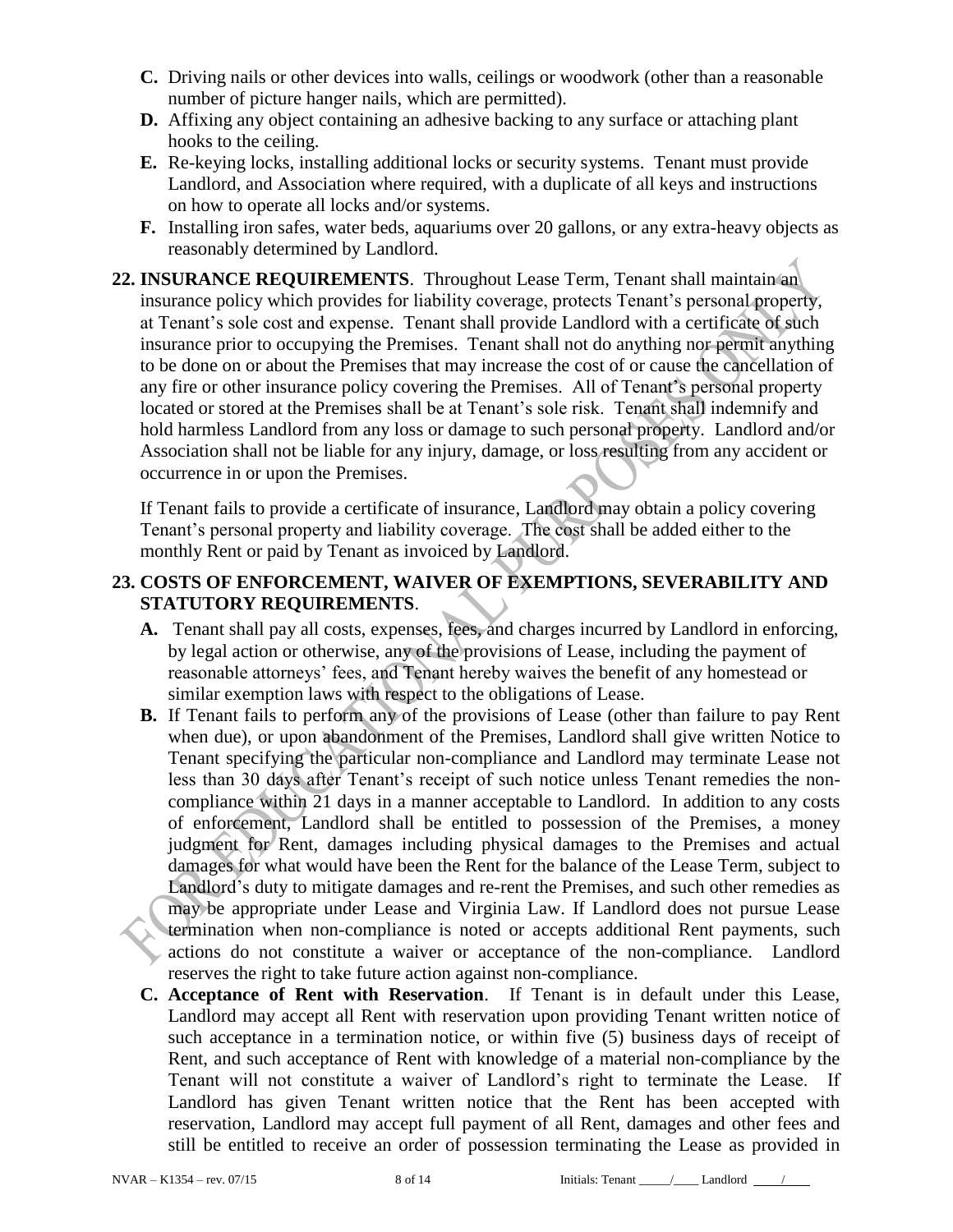Section 55-248.34:1 of the VRLTA. Provided Landlord accepts Rent with reservation in accordance herewith and Section 55-248.34:1 of the VRLTA, any payment of Rent received after judgment and possession has been granted to Landlord against Tenant, but prior to eviction, will be accepted with reservation and will be applied to the judgment amount, including the late charges, applicable costs and attorney's fees, but will not affect the pending eviction pursuant to the order of possession granted by a court of competent jurisdiction. Further, the acceptance of Rent with reservation in no way creates a new landlord/tenant relationship with Tenant.

- **D. Redemption Right**. In cases of unlawful detainer, Tenant may pay Landlord or Landlord's attorney, or pay into court all: (i) Rent due and owing as of the court date as set forth in the Lease, (ii) other charges and fees set forth in the Lease, (iii) late charges specified in the Lease, (iv) reasonable attorney fees as set forth in the Lease or as provided by law, and (v) costs of the proceeding as provided by law, at which time the unlawful detainer proceeding shall be dismissed. Tenant may invoke the rights granted in this paragraph no more than one time during any 12-month period of continuous residency in the dwelling unit, regardless of the term of the Lease or any renewal thereof.
- **E. Material Noncompliance by Tenant Which Can Be Remedied by Repairs, Cleaning or Replacement**. If Tenant commits a material noncompliance that can be remedied by repair, cleaning or replacement, Landlord shall deliver written notice to Tenant specifying the breach and stating that Landlord will enter the Dwelling Unit and perform the work. Once the work is complete, Landlord will deliver an itemized bill to Tenant for the work, and such amounts are due as rent on the next rent due date, or if this Lease is terminated, immediate payment is due.
- **24. ACCESS TO PREMISES**. Landlord or their designated representative(s), upon reasonable notification to Tenant and at reasonable times, may enter the Premises in order to do any of the following: (a) inspect the Premises, (b) make necessary or agreed upon repairs, decorations, alterations, or improvements, (c) supply necessary or agreed services. Whenever possible Landlord shall arrange for contracted workers to coordinate with Tenant the time and date when workers may enter the Premises in order to accomplish repairs or services. It then shall be Tenant's responsibility to ensure that these workers have access to the Premises at a time and date convenient to both Tenant and workers during the regular business hours of the firm doing the work. If Tenant refuses to allow or prevents access, Tenant shall bear any additional expense, such as after-hours or overtime fees, incurred by Landlord. Refusal of Tenant to allow access is a breach of the Lease. Landlord may take legal action to compel access or may terminate Lease. In either case, Landlord may recover actual damages sustained and reasonable attorneys' fees. **In case of an emergency**, where it is impractical for Landlord to give reasonable notification to Tenant of Landlord's intent to enter the Premises, or in case the Premises have been vacated, abandoned, or surrendered by Tenant, the Premises may be entered by Landlord or designated representative(s) without notification and without the consent of Tenant.

In addition, Landlord may (a) place a "For Sale" or "For Rent" sign upon the Premises and a REALTOR® Lockbox/Keysafe; (b) upon reasonable notification to Tenant and at reasonable times, to show the Premises to prospective purchasers 90 days prior to the end of Lease Term or to prospective tenants 60 days prior to the end of Lease Term; and (c) upon reasonable notification to Tenant and at reasonable times show property to prospective purchasers at any time within Lease Term by appointment. Buyer agents and tenant agents are authorized to show the Premises under this section. Tenant shall remove or secure any pet(s) on the Premises when property is to be shown or when repairs are scheduled.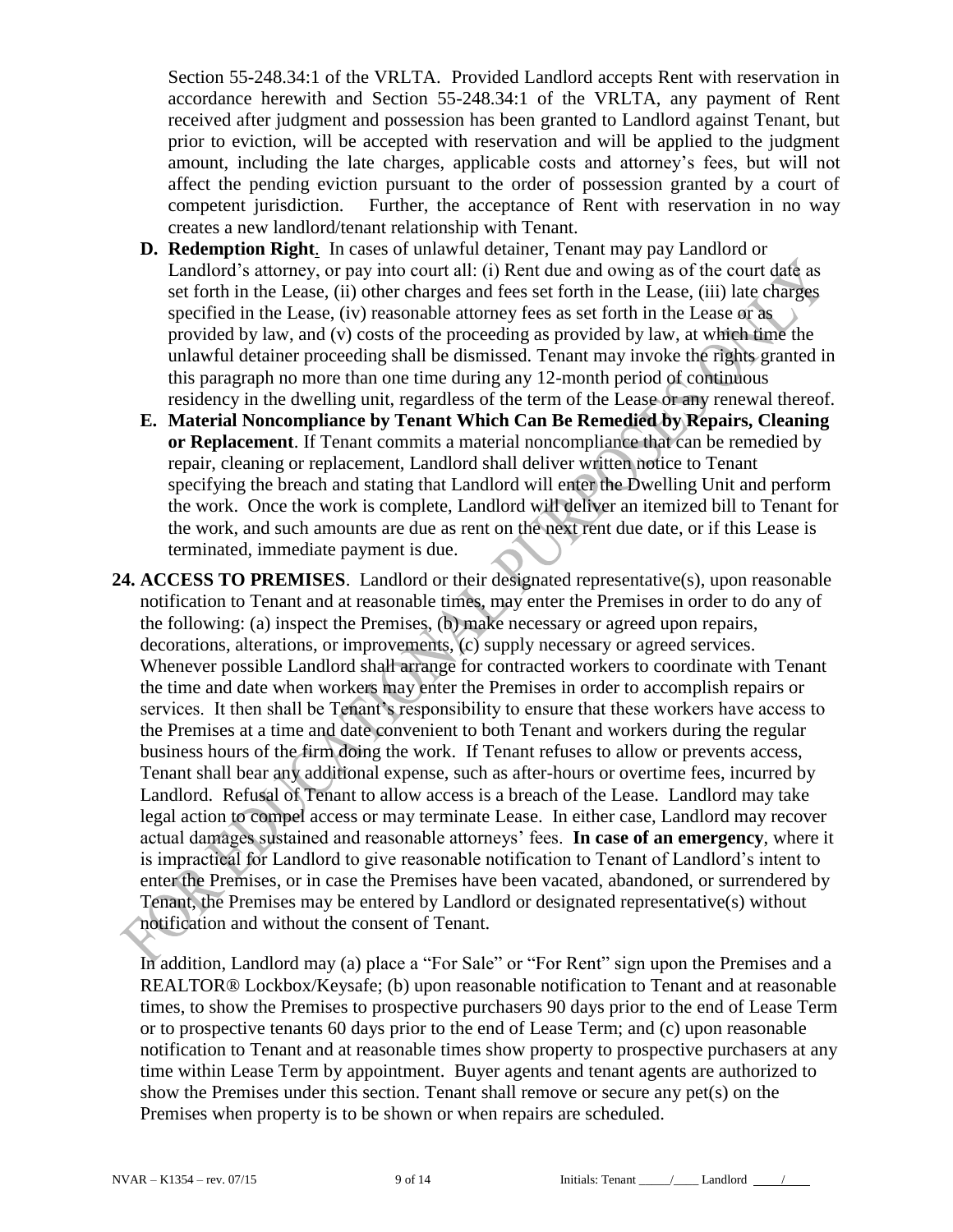**25. TRANSFER OF LANDLORD.**  $\Box$  (Check if applicable) Landlord resides outside of the Washington metropolitan area at the time that Lease is entered into. It is hereby agreed that if Landlord is transferred back to the Washington Metropolitan area by Landlord's employer or is discharged from active duty with the Armed Forces of the United States or with the National Guard, and if Landlord desires to move back into the Premises, Landlord shall have the right to terminate Lease by giving Tenant at least two months' notice in writing. In such case, Tenant shall vacate the Premises to Landlord on or before the Lease termination date specified in Landlord's written notice.

### **26. TRANSFER OF TENANT**.

**A.** Under the Servicemembers Civil Relief Act of 2003 ("SCRA"), as amended and under Virginia law, a tenant who is a member of the United States Armed Forces or of the National Guard serving full-time duty, or a Civil Service technician with a National Guard Unit ("Military Tenant") has the right to terminate Lease if such Military Tenant (a) receives orders to depart 35 miles or more (radius) from the Premises either for a permanent change of station or for temporary duty for more than 3 months, (b) is discharged or released from active duty or from full-time duty or technician status, (c) is ordered to report to government-supplied quarters resulting in the forfeiture of basic allowance for quarters, or (d) after entry into military service.

A Military Tenant may terminate the Lease by serving Landlord with written Notice of termination stating the date when termination will be effective. The date of termination shall not be less than 30 days after the first date on which the next rental payment is due after the date on which the written Notice is delivered. In addition, the termination date shall not be more than 60 days prior to the date of departure necessary to comply with the official orders or any supplemental instructions for interim training or duty prior to the transfer. Military Tenant shall attach to Notice of termination a copy of the orders, official notification of orders, or a signed letter from the commanding officer confirming the orders.

**B.**  $\Box$  (Check if applicable) Tenants who are not military or subject to the SCRA have the right to terminate Lease if transferred 50 miles or more (radius) from the Premises by the employer stated on Application. The termination shall be effective on the last day of the second calendar month following the month in which Landlord receives the Notice of termination. Tenant shall provide a copy of Tenant's transfer letter and/or orders, the final month's rent and the following termination or cancellation fee: (a) 1 month's rent if Tenant has completed fewer than 6 months of the tenancy as of the effective date of termination,  $OR$  (b) One-half ( $\frac{1}{2}$ ) of 1 month's rent if Tenant has completed 6 months or more of the tenancy as of the effective date of termination.

**27. LANDLORD'S INABILITY TO DELIVER POSSESSION TO TENANT**. If Landlord is unable to deliver possession of the Premises to Tenant on the commencement date of Lease, Landlord shall not be liable to Tenant for any damages other than to rebate any Rent by Tenant for such portion of the Term during which the Premises are not delivered to Tenant.. If Landlord cannot deliver possession of the Premises or provide Tenant with an alternative residential dwelling unit acceptable to Tenant within 15 days after the commencement date of Lease, then Lease may be terminated by either Landlord or Tenant by giving Notice to the other as provided herein.

**28. EARLY TERMINATION OF OCCUPANCY**.Tenant shall not be released from liability for Rent and other charges due under Lease for the full Lease Term unless Landlord agrees in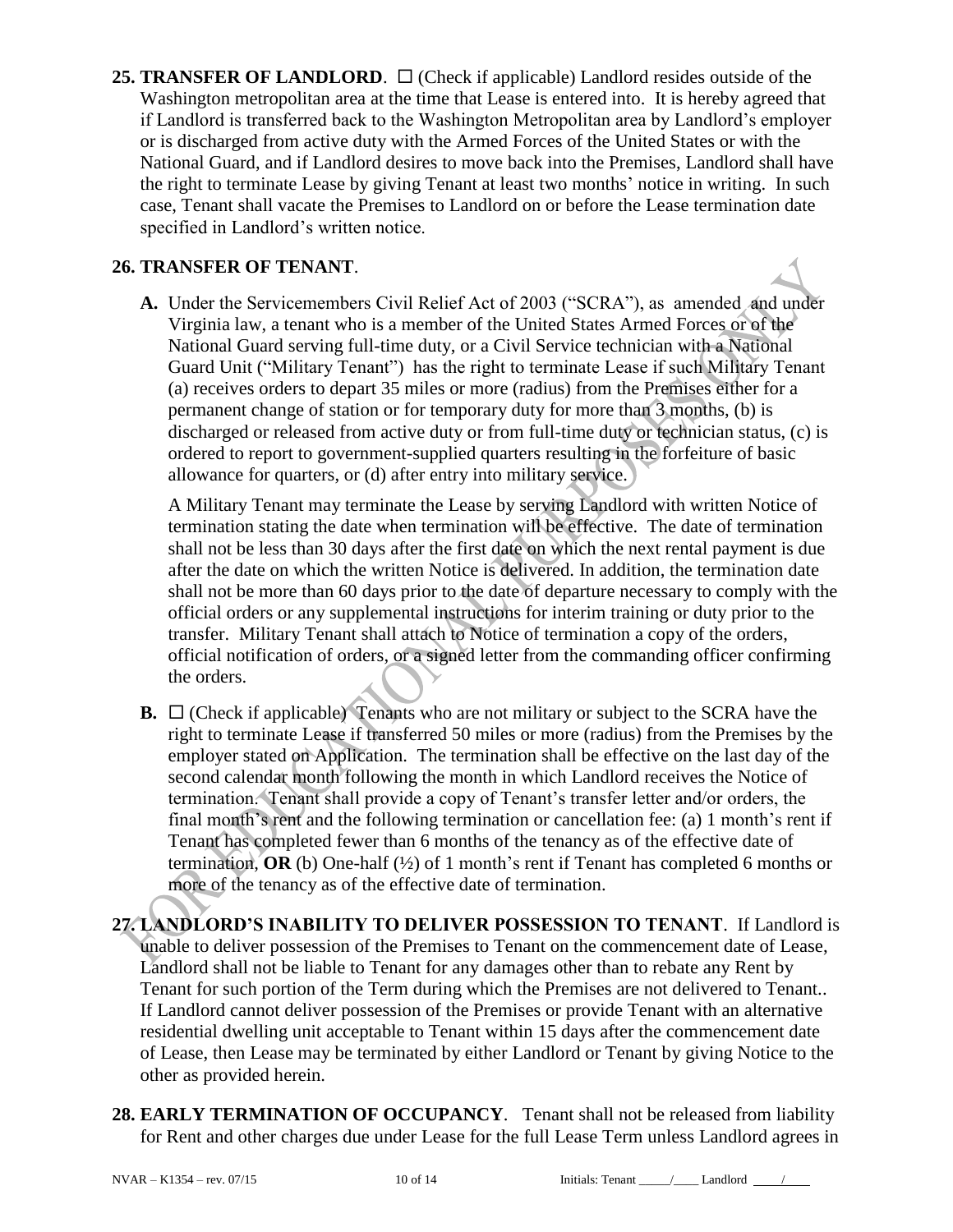writing to release Tenant from such liability. If Tenant vacates the Premises prior to the end of Lease Term, Tenant shall still be responsible for what would have been the Rent for the balance of the Lease Term, including any physical damages to the Premises and such other remedies as may be appropriate under Lease and Virginia Law.

- **29. BANKRUPTCY**. Subject to the requirements of the applicable federal bankruptcy law, in the event Tenant filed bankruptcy, then Lease, at the option of Landlord, shall terminate upon one month's written notice.
- **30. CONDEMNATION**. In the event that the Premises or any part of the Premises are taken by any authority exercising the power of eminent domain to the extent the Premises may no longer be occupied in the sole determination of Landlord, Lease shall terminate as of the date possession shall be taken by the condemning authority. Tenant waives all claims against Landlord or any condemning authority due to the complete or partial taking of the Premises, and shall not be entitled to receive any part of any award that Landlord may receive.

#### **31. DEATH OF A TENANT OR LANDLORD**.

- **A.** Sole (or all) Tenant's death: Lease is automatically terminated and Rent is due to Landlord through the end of the following month. Landlord, within 30 days after Tenant's death (or within 30 days of Landlord's actual knowledge of Tenant's death, if later) shall give Tenant's estate or personal representative written Notice terminating Lease and stating Tenant's death as the reason for termination.
- **B.** Death of one (but not all) Tenants: Lease may be terminated by any party (Landlord, remaining Tenant(s), or the deceased Tenant's estate), by giving 60 days written Notice (90 days written Notice if Lease Term is more than 1 year) and a copy of the death certificate to the other party. Notwithstanding the forgoing, a surviving Tenant or a deceased Tenant's estate may terminate Lease as soon as 30 days after giving written Notice and the required death certificate. This right to terminate Lease must be exercised by any party within 30 days after Tenant's death.
- **C.** Death of Landlord (whether one or more): Lease may be terminated by the remaining Landlord or Estate of the Landlord, by giving written notice at least two months in advance (written notice at least three months in advance if Lease Term is more than 1 year). Such written notice of termination shall include a copy of the death certificate to Tenant. This right to terminate Lease must be exercised within one month after Landlord's death.
- **32. FIRE OR CASUALTY DAMAGE**.In the event the Premises are damaged by fire or casualty Tenant must promptly Notify Landlord. If Landlord determines that the damage does not render the Premises substantially impaired or in need of repairs requiring Tenant to vacate the Premises, Landlord shall repair the damage within a reasonable period of time after Notice from Tenant. Tenant must continue to pay Rent during the period of the repairs. If Landlord determines that the Premises are uninhabitable, Lease shall automatically terminate. If Landlord reasonably believes that the fire or casualty was caused by Tenant, or Tenant's authorized occupants , guests, or invitees, employees or pets, Tenant shall be liable for (a) Rent through Lease Term, (b) any damages to persons, property or the Premises sustained, (c) attorney's fees and costs of any court action, and (d) such other and further remedies as are available to Landlord and Managing Agent under Virginia law.
- **33. SALE TO TENANT**. Tenant is notified that there may be a commission due under a separate brokerage agreement if Tenant should purchase the Premises. This paragraph does not give Tenant an option or right to purchase the Premises.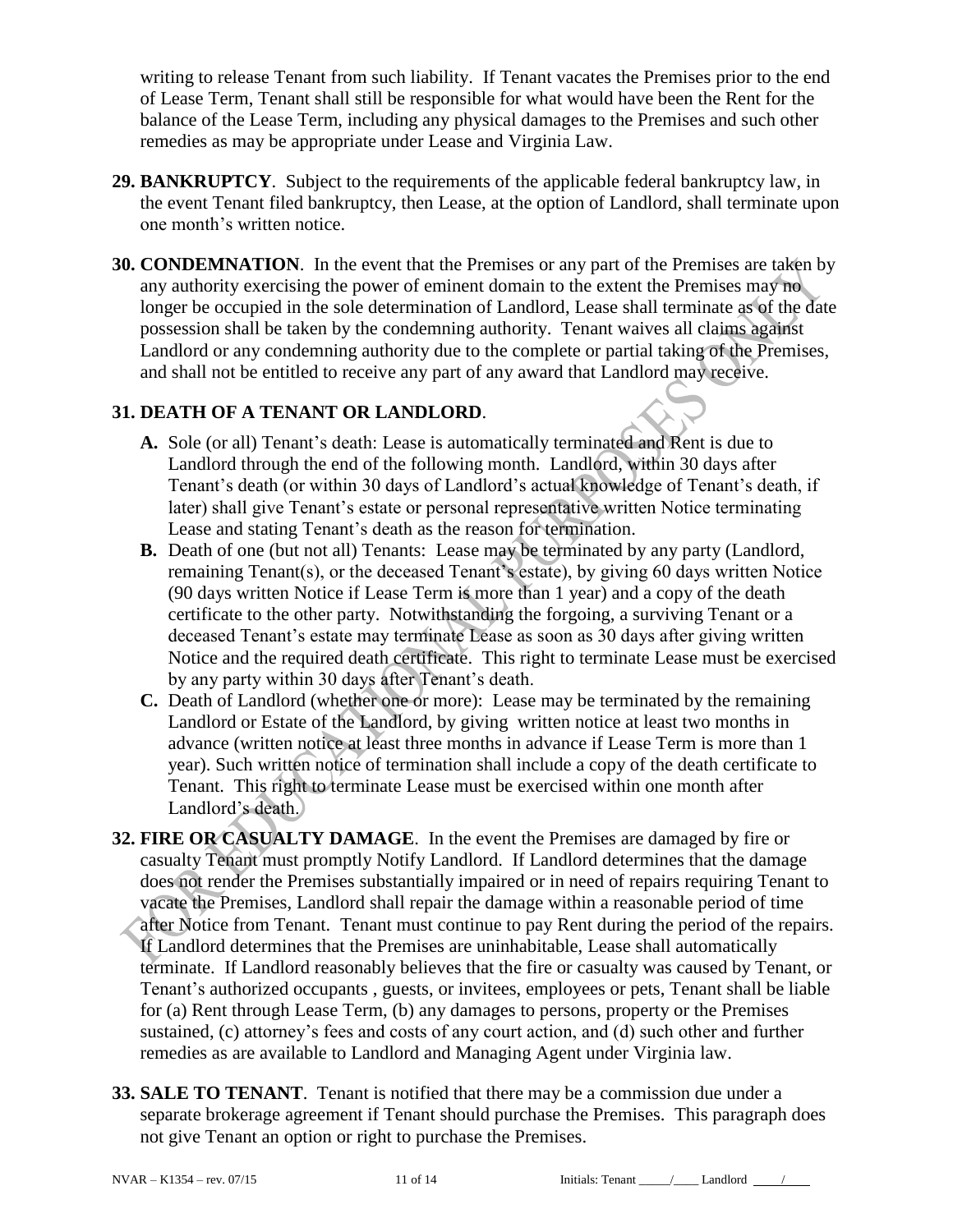- **34. MOVE-OUT INSPECTION**. Tenant has the right to be present at the inspection. Landlord, within 5 days of receipt of Notice of the Tenant's intent to vacate the Premises, shall make a reasonable effort to advise Tenant in writing of the right to be present at Landlord's move-out inspection of the Premises, which will take place within 72 hours after Tenant's departure. Tenant shall advise Landlord in writing of the intent to be present at the inspection. If Tenant fails to make such a request Landlord will proceed to do the move-out inspection without Tenant being present. The move-out inspection is made to determine if the Security Deposit will be returned to Tenant, whether deductions will be made from the Security Deposit and whether Tenant may be liable for damages exceeding the amount of Security Deposit. Prior to the inspection, Tenant shall:
	- **A.** Have carpets, gutters and chimney(s) cleaned by a professional company acceptable to Landlord and provide copies of all paid receipts.
	- **B.** Have the Premises professionally treated for fleas and ticks if pets have been present and provide a paid receipt.
	- **C.** Eliminate all household pests and vermin from the interior of the Premises.
	- **D.** Install clean air filters on furnace and air conditioning units. Provide evidence from the company selected by Landlord that the fuel tank(s) are refilled.
	- **E.** Ensure that the Premises, including kitchen, baths and all appliances, floors, walls and windows, are thoroughly cleaned, that grass is cut and trash is removed.
	- **F.** Have all light bulbs and smoke detectors in working order.
	- **G.** Return all keys, garage door openers, passes and documents provided.
- **34. SUBORDINATION**. Lease is and shall remain subject and subordinate to all mortgages or deeds of trust now or hereafter affecting the Premises or the building in which the Premises are located and any modifications, renewals, extensions or replacements to such mortgages or deeds of trust. Although the subordination provision of this section shall be deemed automatic, Tenant shall, within 5 days after the request, execute any documents requested by Landlord to confirm such subordination. If Tenant fails to do so, Tenant irrevocably appoints Landlord as Tenant's attorney-in-fact to execute the documents on behalf of Tenant.
- **35. NOTICE**. All notices shall be in accordance with the VRLTA. Any Notice ("Notice" or "notice" or "notify") provided for or permitted in Lease to be given by one party to the other shall be in writing and shall be delivered  $\Box$  by U.S. mail, OR  $\Box$  by hand delivery, OR  $\Box$  by electronic delivery, with the sender retaining sufficient proof that such notice was given. Any notice will be given to Tenant at the address of the Premises, or the e-mail address provided in the Rental Application. Tenant is required to give notice to Landlord of any change in Tenant's e-mail address.
- **36. LEAD-BASED PAINT**.Housing built before 1978 may contain lead-based paint. Lead from paint, paint chips, and dust can pose health hazards if not maintained properly. Lead exposure may be harmful to young children and pregnant women. The Premises  $\Box$  were not **OR**  $\Box$  were built before 1978. If built before 1978, Tenant hereby acknowledges the receipt of the **Lead-Based Paint Disclosure** and **EPA information book "Protect Your Family from Lead in Your Home"** which are attached**.**
- **37. MISCELLANEOUS**. The conditions contained in Lease are binding on, and may be legally enforced by the parties, their heirs, executors, administrators, successors and permitted assigns, respectively. The captions and headings are for convenience of reference only. Lease contains the final and entire agreement of the parties and neither they nor their agents shall be bound by any terms, conditions, statements, warranties, or representations, oral or written, not contained in Lease. Any provision of Lease may be modified, waived or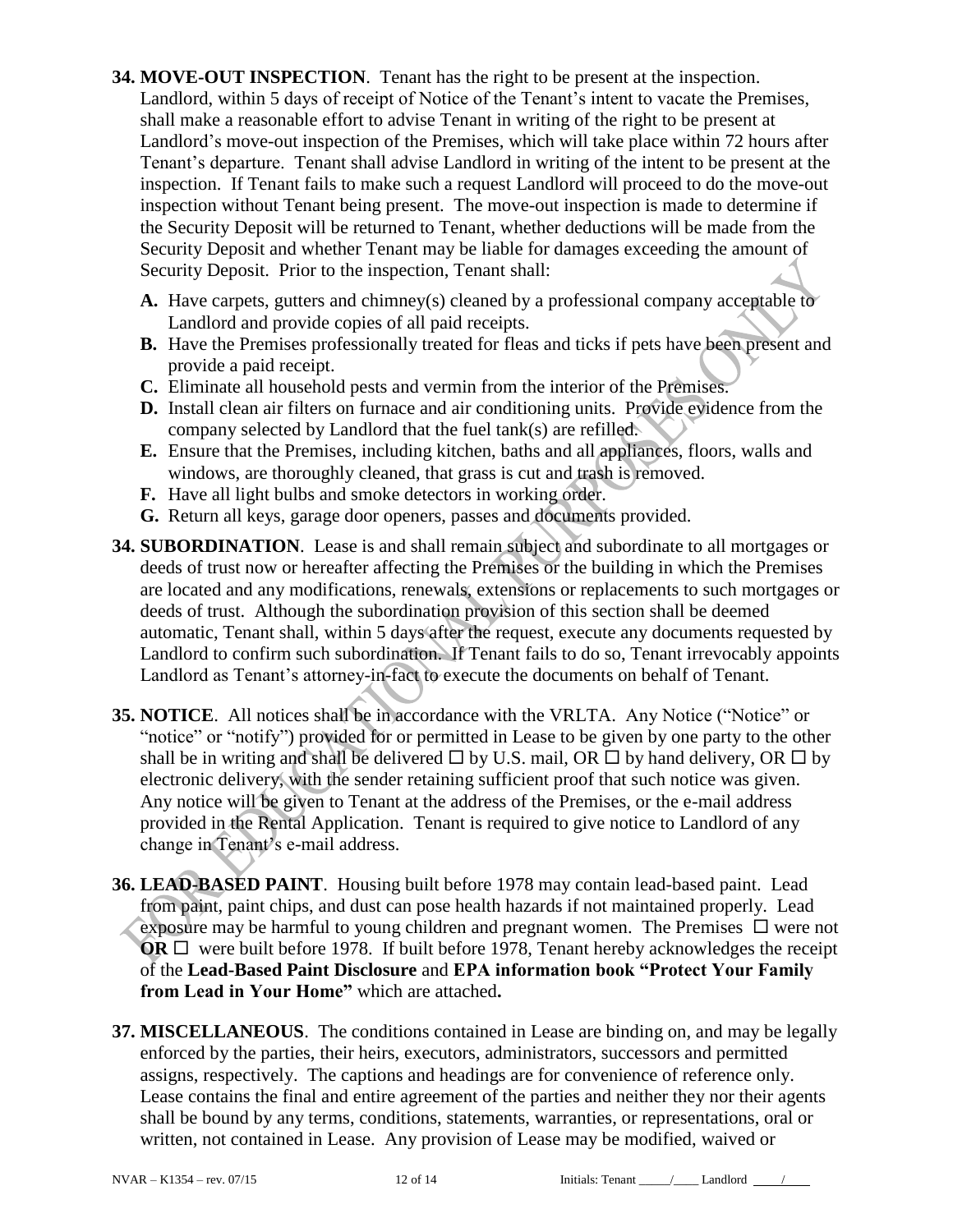discharged only in writing signed by the party against which enforcement of such modification, waiver, or discharge is sought. Wherever the context requires, the singular number shall include the plural and the plural the singular, and the use of any gender shall include the other gender. If as a result of Tenant's noncompliance with, or a breach of Lease or the law Landlord employs an attorney at law, regardless of whether a lawsuit is filed, Tenant agrees to pay Landlord's reasonable attorney's fees and costs in all courts of competent jurisdiction at all tribunal levels, as well as any and all costs recoverable under Virginia law.

- **38. COUNTERPARTS**. Lease may be executed in any number of copies or by facsimile, or email, each of which shall be considered an original but all of which together shall be the same Lease.
- **39. ATTACHMENTS**. The following are attached and made a part of Lease:

 $\Box$  Pet Addendum  $\Box$  Lead-Based Paint Disclosure  $\Box$  Other:

EPA booklet "Protect Your Family from Lead in Your Home"

- **40. DIPLOMATS**. Lease is void if Tenant is the head of a diplomatic mission or a member of the diplomatic staff of a mission, or a family member of a diplomatic staff of a mission, or administrative and technical staff or their family which entitles them to the diplomatic immunity accorded to such persons under the Vienna Convention on Diplomatic Relations **unless** the diplomatic immunity accorded by law has been waived in writing by an authorized representative of the sending government. Tenant represents to Landlord that he/she is  $\Box$  OR  $\square$  is not such a person entitled to diplomatic immunity.
- **41. WAIVER OF RIGHT TO TRIAL BY JURY**. Landlord and Tenant hereby waive the right to trial by jury in any action, proceeding or counterclaim brought by either party against the other arising out of or in any way related to the Lease.
- **42. DISCRIMINATION**. Landlord and Managing Agent shall not discriminate against Tenant in the provisions of services or in any other manner on the basis of race, color, creed, religion, sex, national origin, familial status, elderliness, handicap or any other legally protected status. Landlord and Managing Agent shall abide by all applicable Fair Housing Laws and ADAA Regulations.
- **43. STATUTORY NOTICE TO TENANT**. Tenant shall exercise whatever due diligence Tenant deems necessary with respect to information concerning sex offenders registered under Chapter 9 of Title 9.1 of the Code of Virginia. Such information may be obtained by contacting the local police department or the Department of State Police, Central Records exchange at (804) 674-2000 or http://sex-offender.vsp.virginia.gov/sor/.

# **44. ADDITIONAL TERMS**.